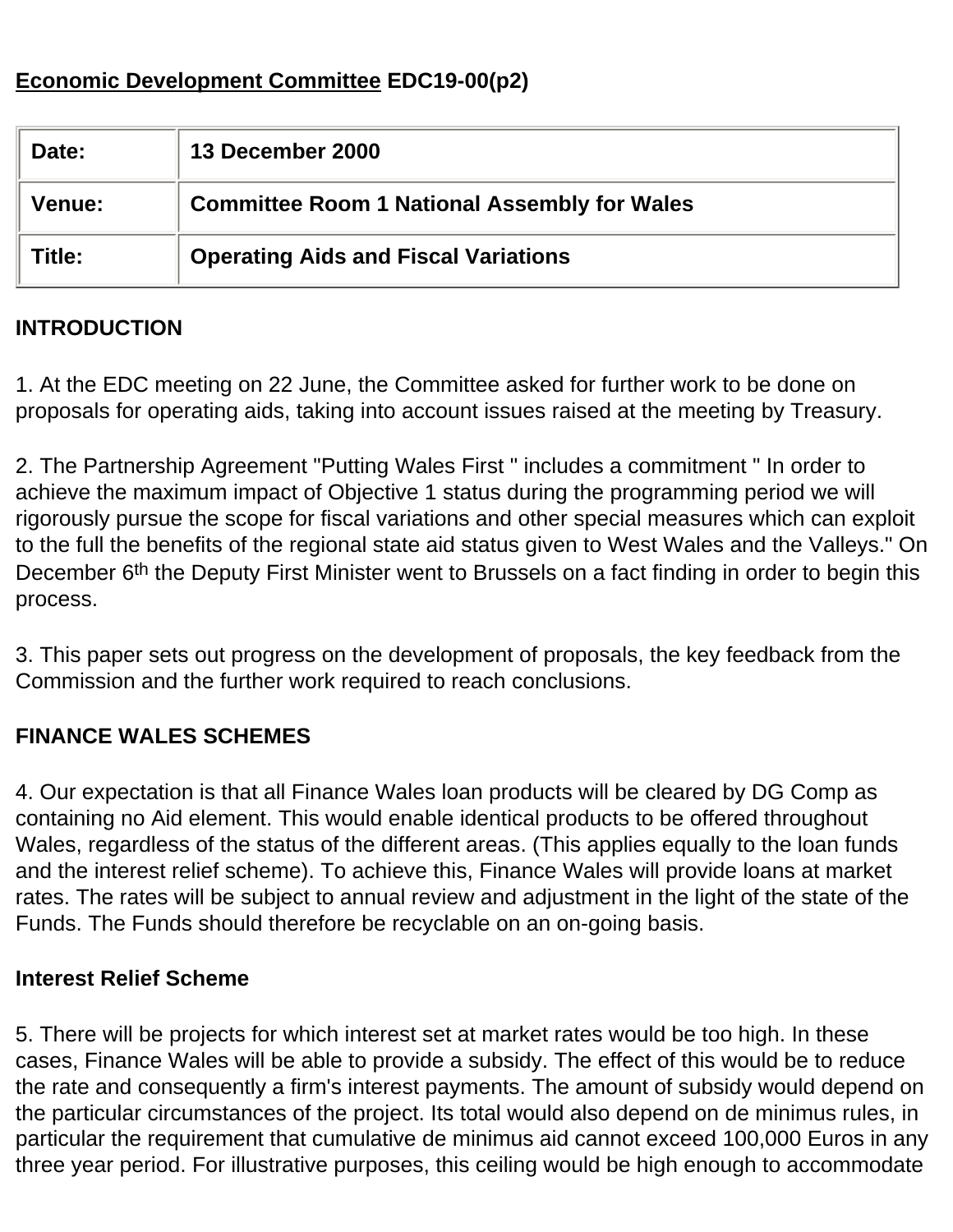a two percentage point reduction on a loan of £1 million. No small loans will be that large. The ceiling covers all forms of de minimus aid in a period, so de minimus aid from a local authority or other organisation would count towards the ceiling and reduce the maximum amount available for interest rate relief.

6. This scheme will be run in conjunction with Finance Wales' Loan and Mezzanine Fund products, which deal directly with agreed market failures. It is a de minimus scheme which does not require DG Comp clearance. DG Comp know about this from our earlier discussions with them on Finance Wales' Objective 1 project.

## **Subordiniated Equity Fund**

7. Part of the Finance Wales Objective 1 project involves the creation of an Equity Fund of £24 million, which again addresses an agreed market failure. As with the Finance Wales Loan Fund, in order to enable identical products to be rolled out across Wales, this fund will be set up so as to contain no Aid. DG Comp has told us that this could be achieved by adopting a pari passu scheme - one in which the private and public sector partners shared the gains or losses equally. With good management, such schemes should also be recyclable.

8. This implies that, since the private sector partner would be looking for an adequate return, such a fund could handle only the most promising projects. To provide equity finance to a rather wider selection of firms - still viable, but less obviously bankable - a Subordinated Equity Fund would be needed. Under these arrangements, public sector partners would guarantee to bear the first losses, so that private sector partners would get a return on their investment. Without a significant measure of good fortune, such schemes will be not indefinitely recyclable and there is a clear implication that the public sector partner's funds will need replenishing from time to time.

9. DG Comp has pronounced such schemes Operating Aid. The aid in question goes not to the small firm in which the equity investment is made but to the private sector institution guaranteed the return on investment. The purpose of the aid would be to persuade institutions to invest in areas that would not be seen as promising - ie Objective 1 areas.

10. Setting up Finance Wales and implementing the related Objective 1 project have been seen as the priorities in this area for National Assembly and Finance Wales staff. Work will commence on this proposal early in the New Year and will follow as exactly as possible an Irish scheme which DG Comp approved a few months ago. We are not therefore anticipating difficulty in getting this Operating Aid approved by DG Comp. ERDF co-funding is not being sought for this scheme. For 2001-02, £5 million is being made available for this scheme from National Assembly resources out of end year flexibility. This should enable the creation of a £10 million fund for the Objective 1 area. Private sector partners will be invited to tender for participation in the fund.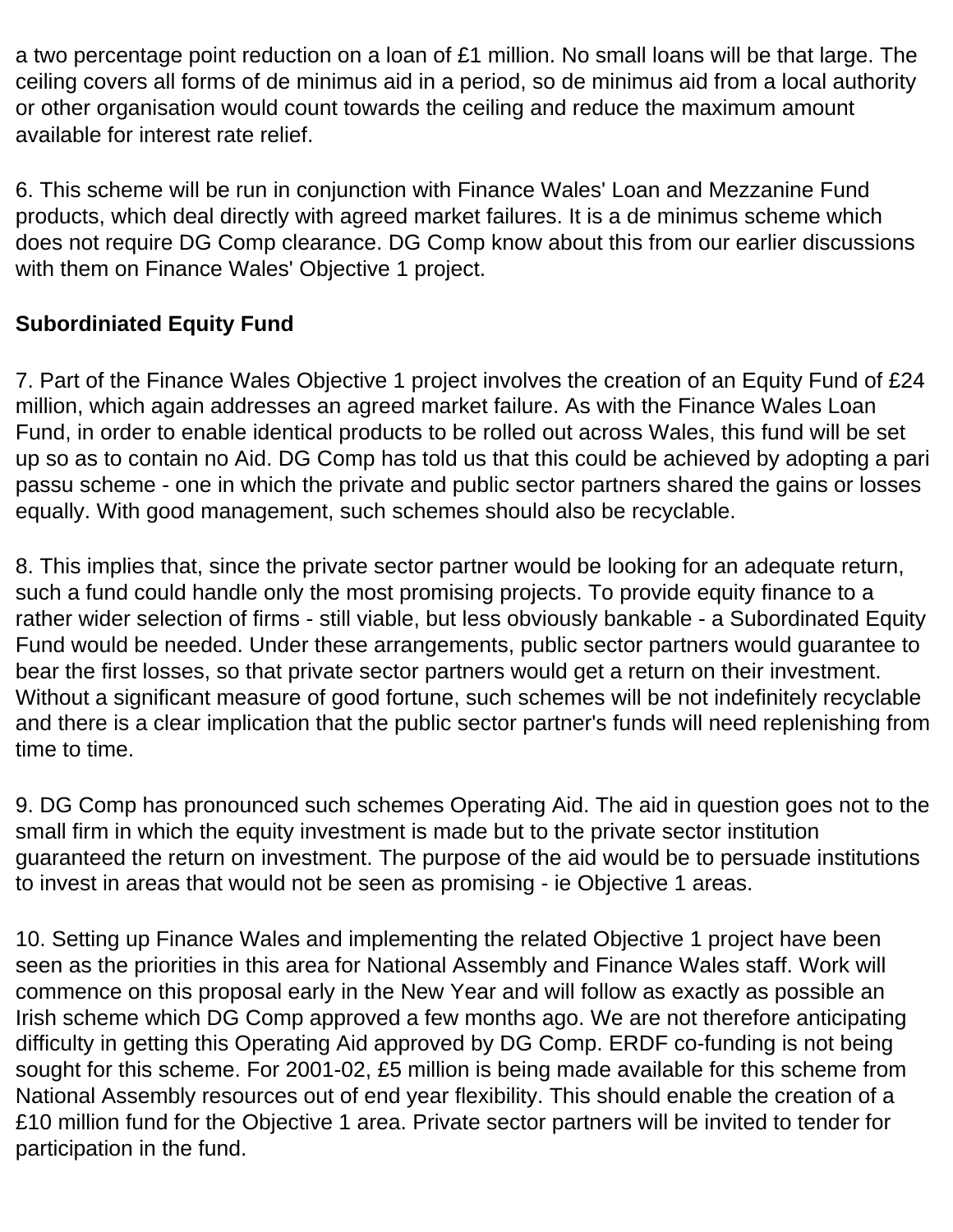### **BUSINESS RATES**

11. In parallel with DETR in England, the National Assembly is consulting on the future of Local Government Finance. A consultation paper was published on 22 September and the consultation period runs until the end of the year. It is expected that primary legislation will be required to implement proposals arising out of the consultation. The Assembly Cabinet is keen to secure general powers within the primary legislation enabling it to develop distinctive and effective *Made in Wales* solutions.

12. One aspect of Local Government Finance that will be considered when the consultation period ends is whether the proposed rate relief scheme for small businesses should be more generous to businesses in West Wales & the Valleys than in other parts of Wales. There are a number of different factors to consider in this. These fall into two categories: financial and competition.

13. The total net yield from business rates in Wales is around £630 million. The financial issue turns on the question of who would pay for the scheme. The key document here is The Statement on Funding Policy agreed between the National Assembly and the Treasury. Under this Statement, were the National Assembly to use its powers to reduce the yield from business rates, thus automatically increasing Treasury's contribution to local authority spending, the amount of business rate income foregone could be deducted from the National Assembly's block. This adjustment would take account of the change in Wales in relation to the change agreed for England by DETR. The current agreement therefore means that an operating aid implemented on a Wales alone basis would need to be funded from Assembly resources. Clearly, if a similar operating aid was also introduced across Objective 1 areas of England, the case for no abatement of the Assembly's block would be a powerful one.

14. Either way, it is *possible* that any such scheme would have to be funded from the Assembly's resources. There are two broad options:

- The shortfall in rate income to local authorities to be made good from reductions in other National Assembly budgets.
- The reduction to be funded by an increase in business rates for businesses not benefiting from the reduction. As the proposed scheme is limited to small businesses it might mean small increases for large and small firms in East Wales, but increases instead of decreases for large firms in West Wales & the Valleys. There are other possibilities for how the benefits of lower business rates might be targeted, with corresponding implications for how the dis-benefits would fall.

15. In theory, Objective 1 could be drawn on to offer a third way to fund a business rate reduction for West Wales & the Valleys. However, this would mean that all funding for the most important element of the Objective 1 programme - Business Support in Priority 1, Measure 1 -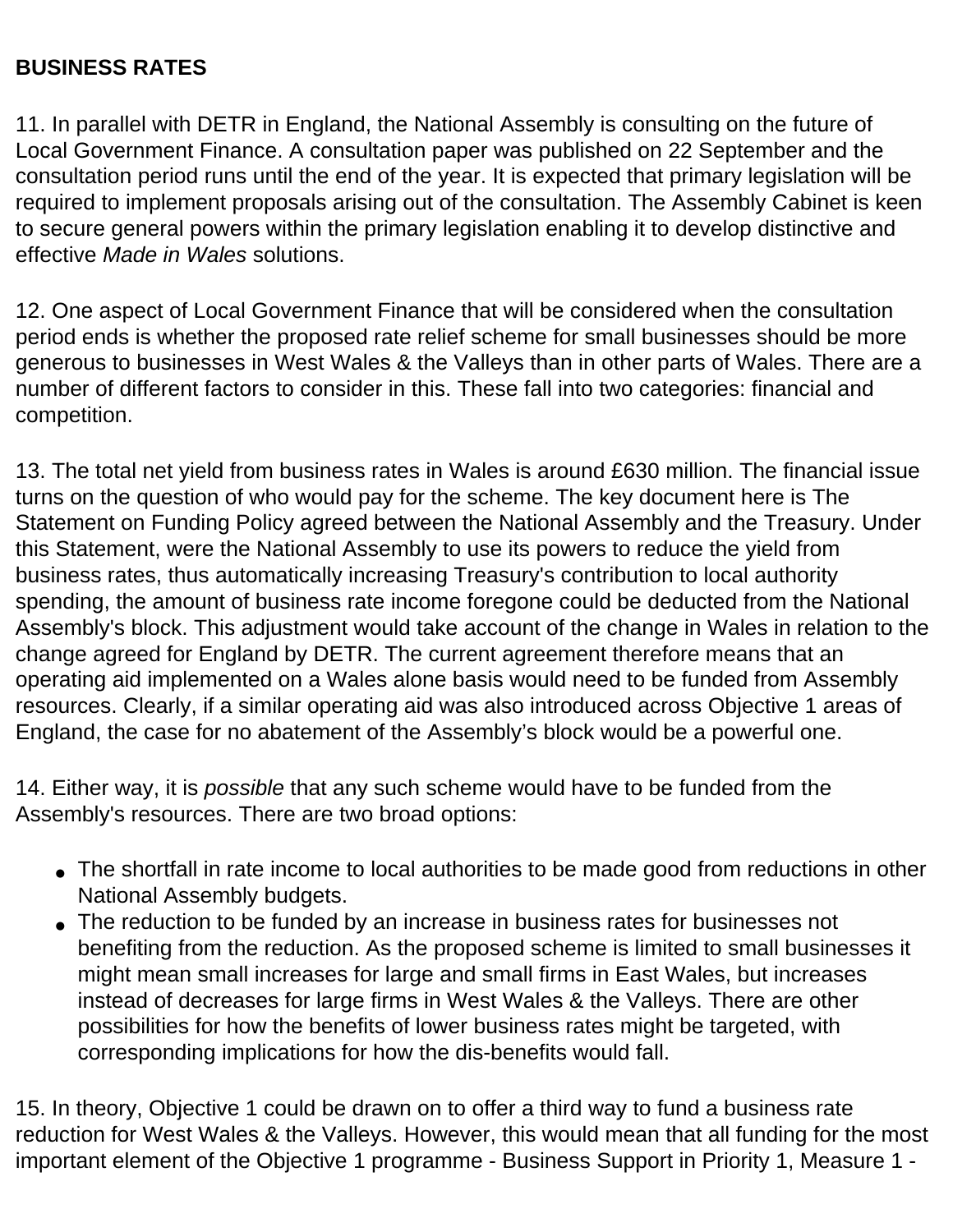would have to be frozen until DG Comp had approved the Operating Aid. This applies to all forms of State Aid which have to be approved by DG Comp, not just Operating Aid. In discussions between the UK and the Commission it was agreed earlier this year that each of the Single Programming Documents for the United Kingdom's Objective 1 areas, including that for West Wales and the Valleys, would contain text allowing providing for flexible arrangements for new forms of State Aid to be applied without the need for formal Decisions modifying the SPDs.

16. In competitiveness terms, the way any business rate reduction might be targeted would depend on what market failure the reduction is aiming to address. DG Comp insists that each proposed Operating Aid be justified by a specific market failure, and that the Aid addresses that failure tightly. However, the identification of a market failure is not sufficient to justify public intervention. Intervention should be aimed at removing the market failure by securing a sustainable adjustment in the market

# **COMMUNITY INVESTMENT TAX CREDIT**

17. This is a proposal by Treasury, arising out of the Chancellor's recent Pre-Budget Report. National Assembly officials are contributing to Treasury consideration of options. These are not, at present, for publication.

18. The basic principle of the scheme, as set out in the Chancellor's report and the report of the Social Investment Task Force, is to provide a tax credit to firms investing in community finance schemes in deprived areas. These community finance schemes may include support for small firms, or more traditional forms of community regeneration activities, including community enterprises.

19. The thrust of the scheme seems similar, in State Aid terms, to that of the Subordinated Equity Fund discussed above. The benefit, in the form of a Tax Credit rather than a guarantee of return, goes to the financial institutions investing in community finance organisations in order to get those institutions to invest in unpromising areas. The Italian Government is expected to propose to DG Comp a similar scheme for the southern regions of Italy. DG Comp, although aware of the proposal, has not commented on whether this would be Operating Aid or on its acceptability.

## **RESEARCH & DEVELOPMENT TAX CREDIT ENHANCEMENT FOR OBJECTIVE 1 AREAS**

20. To date, this proposal has not been supported by Treasury, mainly on the basis of the potential for leakage, such that firms could be able to qualify for the credit without actually doing any Research and Development in the Objective 1 areas. Treasury take the view that it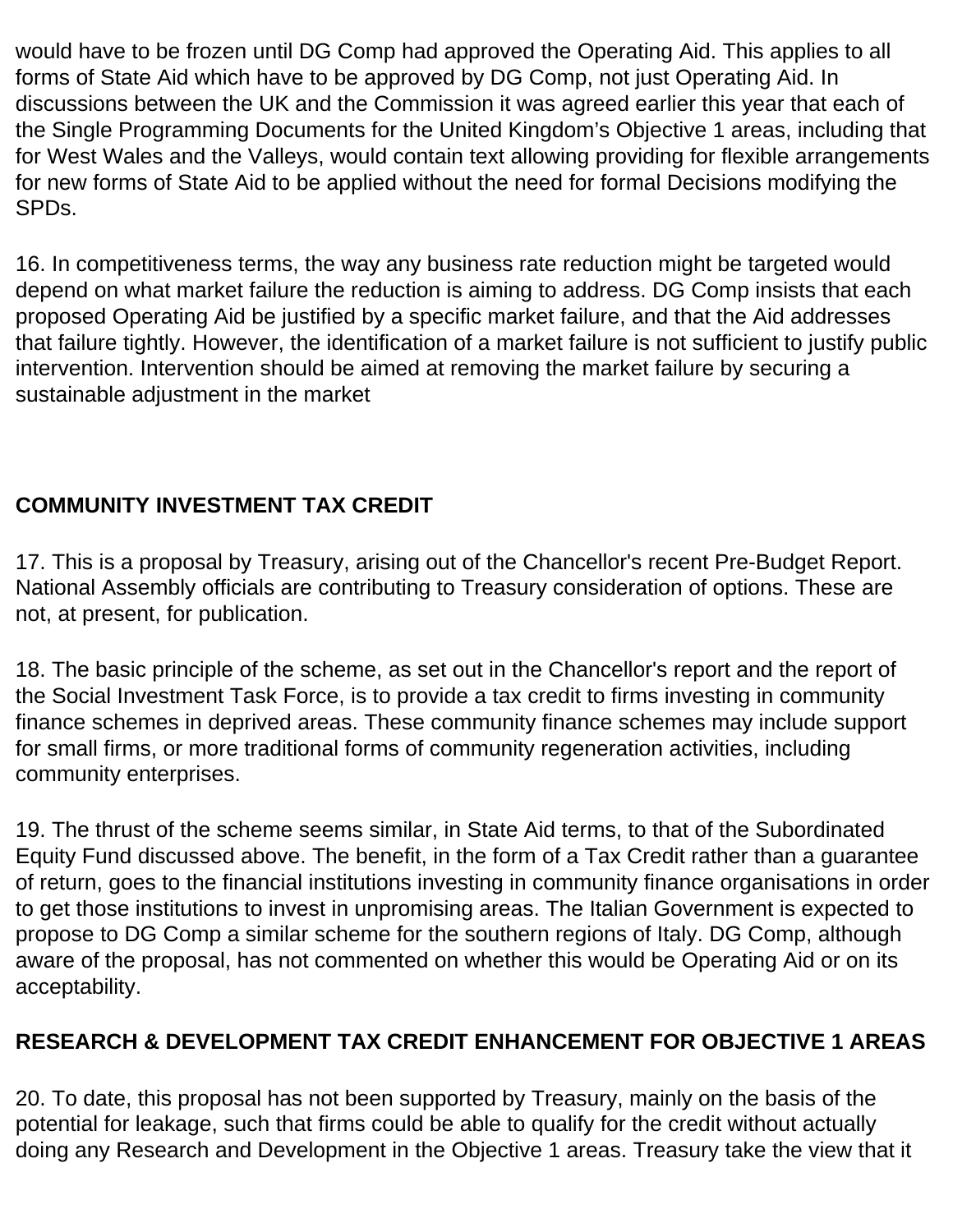would be impossible to prevent this leakage without imposing onerous compliance costs on Government and business alike.

21. Our general view of this proposal is that it addresses one of Wales' most significant industrial problems very closely. It is difficult to argue that the concentration of R&D activity in the South East is a market failure, because R&D is generally concentrated among very large firms. However, it is generally agreed that small firms could do more R&D and that this would be an important source of development in the knowledge economy. We are therefore seeking to revise the proposal in such a way as to minimise leakage without the imposition of heavy compliance costs. Accordingly, we have discussed the issues with a tax expert. One outcome of these discussions is the need to obtain detailed advice on how a broadly comparable measures might operate in Ireland. Any scheme would need the express approval of Treasury.

### **FEEDBACK FROM BRUSSELS**

22. Following a highly helpful and informative meeting with the Director of State Aid in DG Competition the following points emerged:

23. It is far from too late to submit either operating aid or other fiscal measures to the Commission for their consideration.

24. Operating Aids are not popular with commission and are only tolerated in Article 87(3)a regions where there is ample justification. Operating Aids have to be closely targeted and justified in terms of regional handicaps of the potential beneficiary region and must be "proportionate" to the problems they seeks to solve. This is a highly subjective area where a robust case is essential.

25. Fiscal variations can be provided through investment aid as well as through operating aids. The Commission clearly favour investment aids linked to a positive act of either increasing investment or employment in the beneficiary region.

26. Sectoral measures such as the Tax credit for R&D can include increases for Article 87(3)a regions and regions eligible under Article 87(3)c.

27. Business rate reductions for small firms would not have to notified if they were "de minimis"- i.e. less than 100,000 euros over 3 years to a beneficary. Care would have to be taken on the cumulative affect of any such scheme with other de minimis schemes.

28. The approval of venture capital funds and other funds such as those already in the Finance Wales proposals are actually perceived by the Commission to be more complicated than fiscal variations.